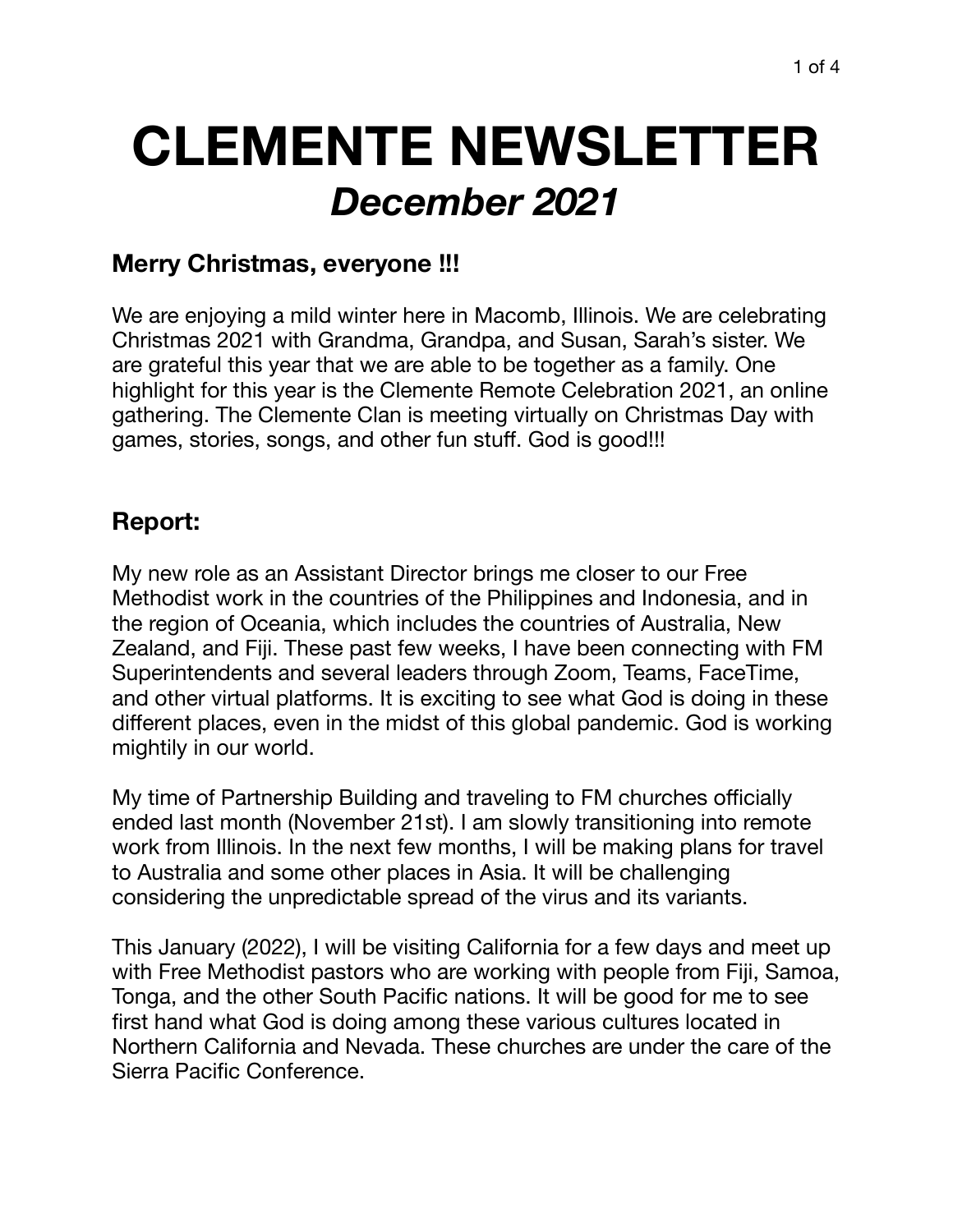2 of 4

While I am there, I will also get to visit the God's Family Christian Fellowship, a Filipino FM congregation located in Sacramento, CA. What a joy to have the opportunity to hear God's work among His people, and to make new friends along the way.

#### **Review:**

Pastora Emma is our church planter in Australia. She is originally from the Philippines and is currently residing in Darwin, AU, with her family. She has two adult children who live in Sydney (Australia). In the next few years, she intends to move to Sydney with her daughter's family and plant a new Free Methodist (FM) congregation in this metropolis of Sydney. Our FM work in Australia is registered with the name, Light and Life in Jesus Christ Church, Free Methodist, Inc. Ministry. Please visit our FMWM web page for more information.

(Next church planter for review is Pastora Helen, from Country-VN. Please read my upcoming January Clemente Newsletter.)

#### **Requests:**

Pray for Pastora Emma and her team of church leaders as they lead the work in Darwin and Sydney. Pray for a smooth transition to Sydney. Pray for new contacts and new converts that the Lord will bring to our new work in this city of Sydney.

Pray for different migrants from the regions of Africa and the Middle East, who come to Australia as refugees, migrant workers, students, and immigrants. Pray that they will come back to Jesus. Pray for open doors for our workers to connect with these people of the world.

Pray for my trip to California this January 21-25, 2022. Pray for a great connection with our FM leaders from Fiji and other Asian countries. Pray that God will soften my heart so that I can learn from Him and what He is doing among these cultural groups scattered in the West Coast.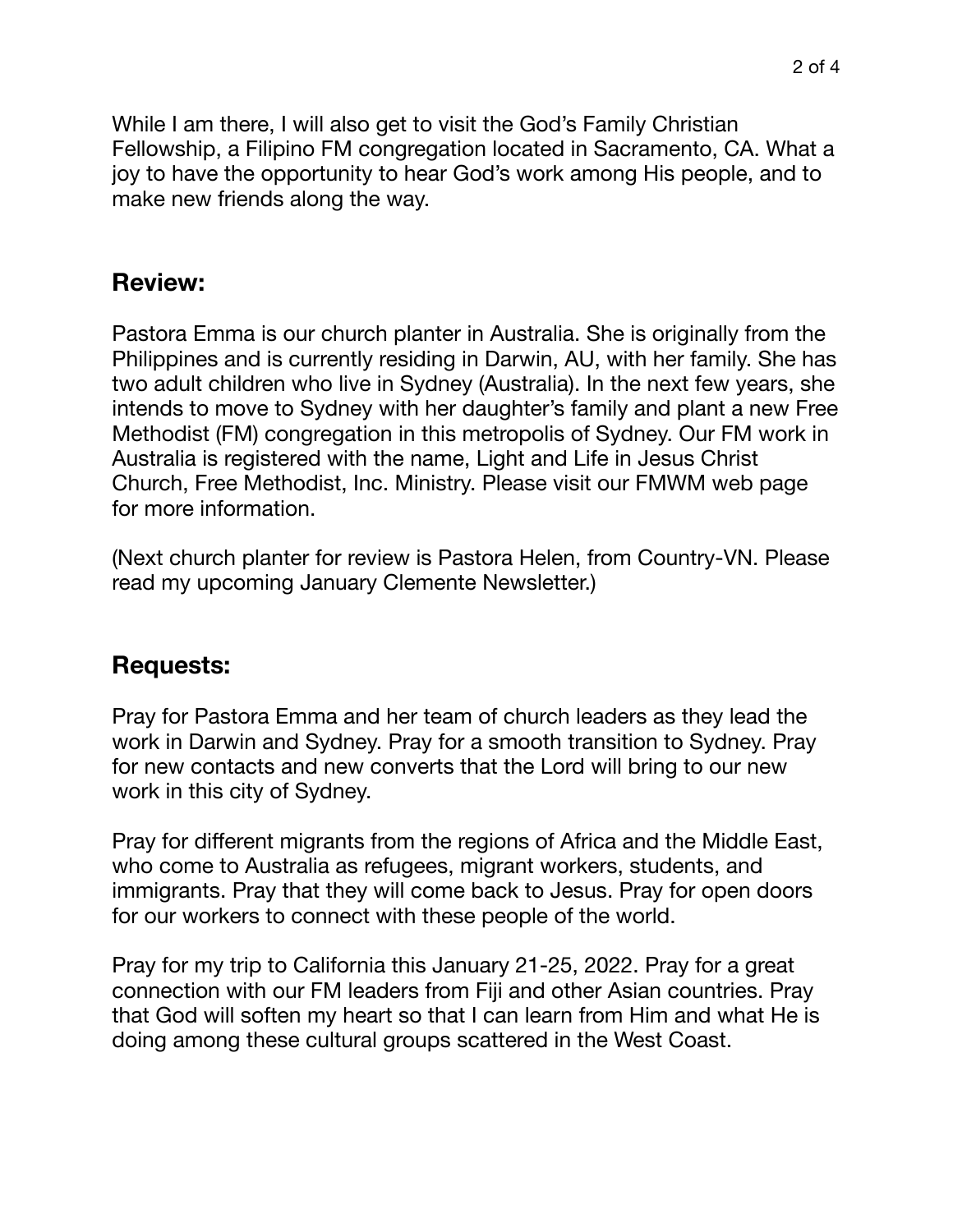### **Reflection: "An Angel's Story"**

At one time, the angels were gathered right before the moment of the first Christmas. They were all discussing ways of announcing the Messiah's birth. One veteran angel said: "Let us gather the heavenly host, an army of our kind, and appear to the people in the heavens right above them. Let us display our power and shine a heavenly light around them. Let us sing of God's glory and announce our presence with loud trumpet sounds. Let us declare the coming of the Messiah, the Savior of the world." Everyone seemed to agree, except one young angel.

This young angel suggested something different. She said: "Why don't we tone it down a little bit so that we do not scare away these earthlings. Let us use a gentle twinkling star instead. We can use a star from the east to encourage the people to search their sacred writings of a prophecy about the birth of the Messiah. Then, we can move this star to guide those who are willing to look for the Messiah." All the angels disagreed with her, and followed the idea of the veteran angel. So, that night of the Messiah's birth, one Chief Angel looked around for a good place to make the cosmic announcement. She chose a particular field where people and sheep were huddled together in one area.

"There were sheepherders camping in the neighborhood. They had set night watches over their sheep. Suddenly, God's angel stood among them and God's glory blazed around them. They were terrified." (Luke 2:8-9. MSG).

The Chief Angel saw the fear in the people's eyes. She raised her hand and stopped all the blazing light and the sound of the marching army. She said: "Let me talk to these earthlings and go down to their level so that they can understand the announcement we are making."

"The angel said, 'Don't be afraid. I'm here to announce a great and joyful event that is meant for everybody, worldwide: A Savior has just been born in David's town, a Savior who is Messiah and Master. This is what you're to look for: a baby wrapped in a blanket and lying in a manger.'" (Luke 2:10-12. MSG).

At that moment, the angels saw the fear vanishing from the people's faces. They started talking to each other with excitement. They wanted to see the